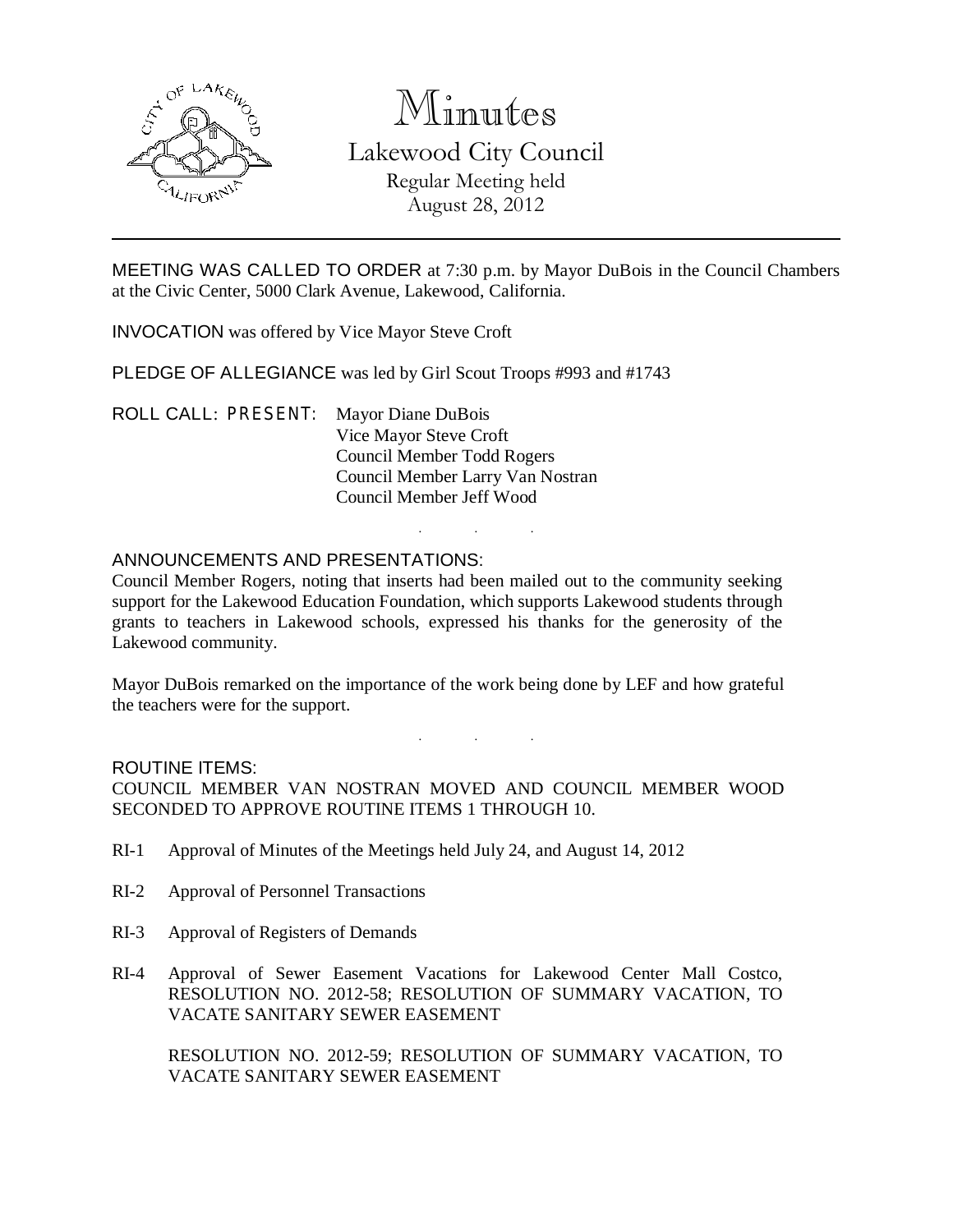ROUTINE ITEMS: Continued

- RI-5 RESOLUTION NO. 2012-46; A RESOLUTION OF THE CITY COUNCIL OF THE CITY OF LAKEWOOD ESTABLISHING DISABLED PERSON DESIGNATED PARKING ON THE SOUTH SIDE OF CENTRALIA STREET WITHIN THE CITY OF LAKEWOOD
- RI-6 Approval of Report of Monthly Investment Transactions
- RI-7 Acceptance of Notice of Completion for Public Works Project No. 10-2, Seven Street Segments Pavement Rehab, All American Asphalt
- RI-8 RESOLUTION NO. 2012-47; A RESOLUTION OF THE CITY COUNCIL OF THE CITY OF LAKEWOOD AUTHORIZING THE DESTRUCTION OF CERTAIN PUBLIC RECORDS OF THE DEPARTMENT OF ADMINISTRATION MORE THAN TWO YEARS OLD

RESOLUTION NO. 2012-48; A RESOLUTION OF THE CITY COUNCIL OF THE CITY OF LAKEWOOD AUTHORIZING THE DESTRUCTION OF CERTAIN PUBLIC RECORDS OF THE DEPARTMENT OF ADMINISTRATION MORE THAN TWO YEARS OLD

RESOLUTION NO. 2012-49; A RESOLUTION OF THE CITY COUNCIL OF THE CITY OF LAKEWOOD AUTHORIZING THE DESTRUCTION OF CERTAIN PUBLIC RECORDS OF THE DEPARTMENT OF ADMINISTRATIVE SERVICES MORE THAN TWO YEARS OLD

RESOLUTION NO. 2012-50; A RESOLUTION OF THE CITY COUNCIL OF THE CITY OF LAKEWOOD AUTHORIZING THE DESTRUCTION OF CERTAIN PUBLIC RECORDS OF THE DEPARTMENT OF CITY CLERK MORE THAN TWO YEARS OLD

RESOLUTION NO. 2012-51; A RESOLUTION OF THE CITY COUNCIL OF THE CITY OF LAKEWOOD AUTHORIZING THE DESTRUCTION OF CERTAIN PUBLIC RECORDS OF THE DEPARTMENT OF COMMUNITY DEVELOPMENT MORE THAN TWO YEARS OLD

RESOLUTION NO. 2012-52; A RESOLUTION OF THE CITY COUNCIL OF THE CITY OF LAKEWOOD AUTHORIZING THE DESTRUCTION OF CERTAIN PUBLIC RECORDS OF THE DEPARTMENT OF PERSONNEL MORE THAN TWO YEARS OLD

RESOLUTION NO. 2012-53; A RESOLUTION OF THE CITY COUNCIL OF THE CITY OF LAKEWOOD AUTHORIZING THE DESTRUCTION OF CERTAIN PUBLIC RECORDS OF THE DEPARTMENT OF PUBLIC WORKS MORE THAN TWO YEARS OLD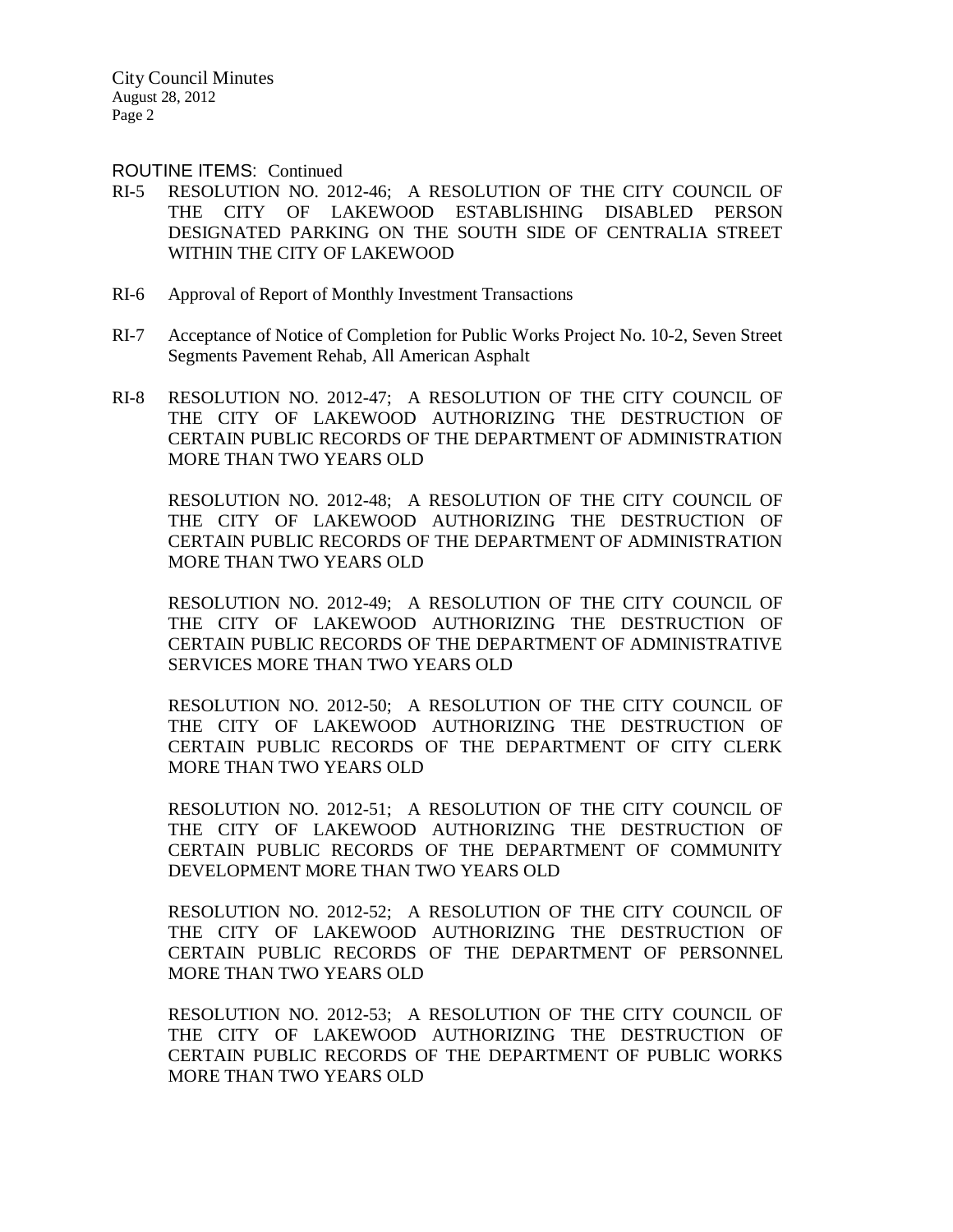ROUTINE ITEMS: Continued

RI-8 RESOLUTION NO. 2012-54; A RESOLUTION OF THE CITY COUNCIL OF THE CITY OF LAKEWOOD AUTHORIZING THE DESTRUCTION OF CERTAIN PUBLIC RECORDS OF THE DEPARTMENT OF RECREATION AND COMMUNITY SERVICES MORE THAN TWO YEARS OLD

RESOLUTION NO. 2012-55; A RESOLUTION OF THE CITY COUNCIL OF THE CITY OF LAKEWOOD AUTHORIZING THE DESTRUCTION OF CERTAIN PUBLIC RECORDS OF THE DEPARTMENT OF WATER RESOURCES MORE THAN TWO YEARS OLD

RI-9 Approval of Appointments to Lakewood Project Shepherd Board

RI-10 Report on Palms Park Emergency Electrical Repairs

UPON ROLL CALL VOTE, THE MOTION WAS APPROVED:

AYES: COUNCIL MEMBERS: Van Nostran, Croft, Wood, Rogers and DuBois NAYS: COUNCIL MEMBERS: None

1.1 • APPEAL OF DECISION OF THE PLANNING AND ENVIRONMENT COMMISSION REGARDING CONDITIONAL USE PERMIT NO. 874, 4905 BELLFLOWER BOULEVARD

. . .

City Attorney Steve Skolnik advised that the process for an appeal of a decision of the Planning and Environment Commission was governed by Lakewood Municipal Code §9407.4, which made it clear that the appeal determination was to be based on the record of the PEC hearing. He stated that the options before the City Council were to proceed with a hearing based on the PEC record, or to set a new hearing de novo in order to consider any new or additional material. He noted that the appellant had submitted new material as part of the appeal.

Council Member Rogers stated that although he felt the Planning and Environment Commission had done a great job, he would like to have the opportunity to weigh in on this matter and to take additional comments from the public. He stated he would support a new hearing.

COUNCIL MEMBER ROGERS MOVED AND COUNCIL MEMBER VAN NOSTRAN SECONDED TO CONTINUE THIS MATTER AND SET A NEW HEARING DE NOVO FOR FULL RECONSIDERATION OF THE MATTER ON SEPTEMBER 25, 2012.

Emeil Kamel stated that the City Council could ignore his new evidence and make a decision at this time.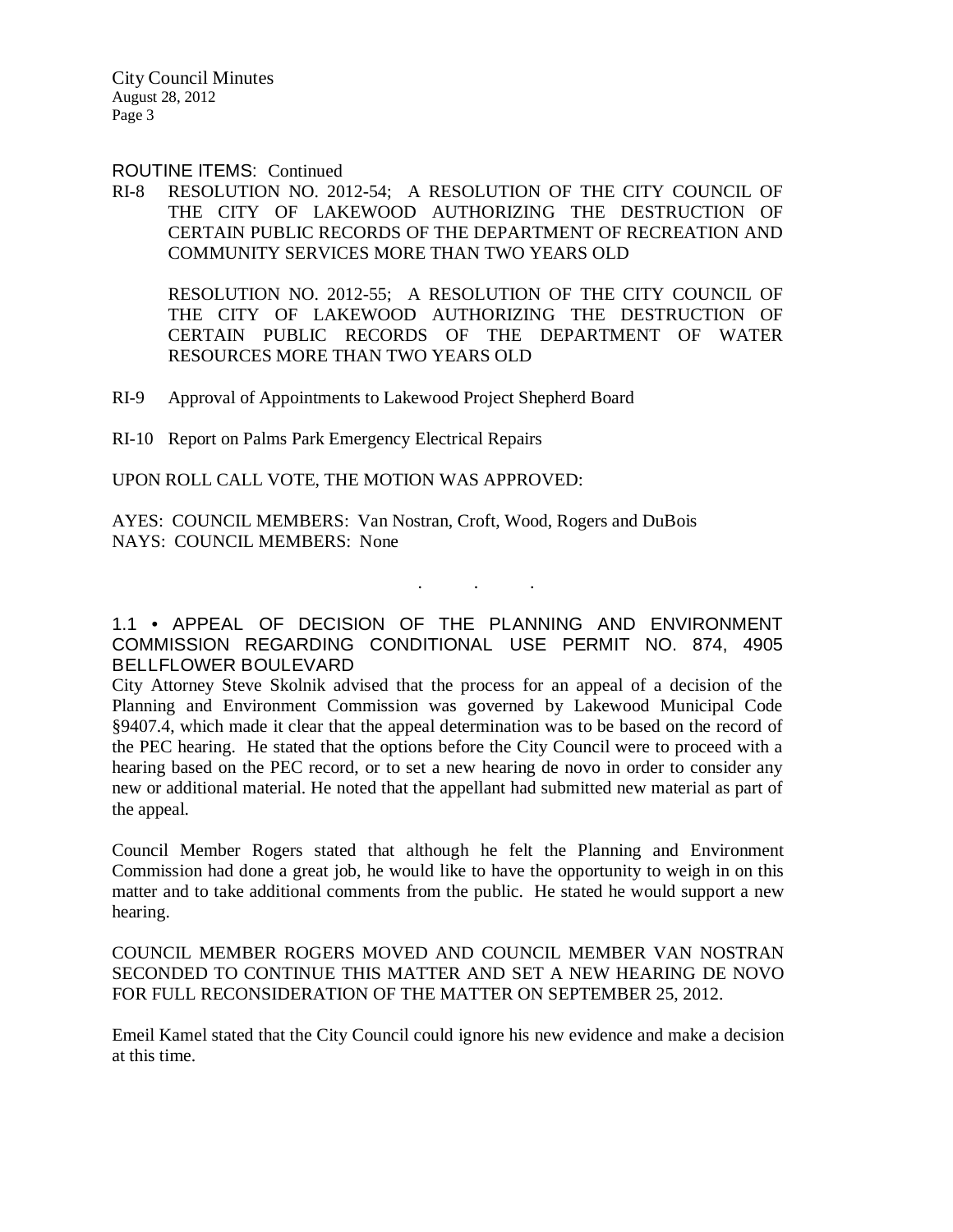## 1.1 • APPEAL OF DECISION OF THE PLANNING AND ENVIRONMENT COMMISSION REGARDING CONDITIONAL USE PERMIT NO. 874, 4905 BELLFLOWER BOULEVARD - Continued UPON ROLL CALL VOTE, THE MOTION WAS APPROVED:

AYES: COUNCIL MEMBERS: Van Nostran, Croft, Wood, Rogers and DuBois NAYS: COUNCIL MEMBERS: None

# 1.2 • CDBG PROGRAM CONSOLIDATED ANNUAL PERFORMANCE AND EVALUATION REPORT

. . .

Community Development Director Sonia Southwell gave a report based on the memo in the agenda and stated that Community Development Block Grant (CDBG) regulations required the City to prepare an annual performance report called the Consolidated Annual Performance and Evaluation Report (CAPER) to summarize the City's accomplishment during the program year. She noted that a public hearing was required to receive any citizen comments on the report. It was the recommendation of staff that the City Council hold a public hearing and then direct staff to submit the Consolidated Annual Performance and Evaluation Report, along with any comments received, to the local office of the Housing and Urban Development (HUD) Department.

Vice Mayor Croft stated he was glad to see the addition of the fix up/paint up program and the Home Improvement Loan program which had been previously funded through Redevelopment Agency housing funds and were lost when the State killed redevelopment.

Mayor DuBois opened the public hearing at 7:43 p.m. and called for anyone in the audience wishing to address the City Council on this matter. There was no response.

VICE MAYOR CROFT MOVED AND COUNCIL MEMBER WOOD SECONDED TO DIRECT STAFF TO SUBMIT THE CAPER, WITH ANY COMMENTS, TO THE LOCAL HUD OFFICE. UPON ROLL CALL VOTE, THE MOTION WAS APPROVED:

AYES: COUNCIL MEMBERS: Van Nostran, Croft, Wood, Rogers and DuBois NAYS: COUNCIL MEMBERS: None

# 1.3 • VACATION OF ALLEY LOCATED WEST OF BLOOMFIELD AVENUE AND NORTH OF CENTRALIA STREET

. . .

Public Works Assistant Director Max Withrow presented a report based on the memo in the agenda and stated a request had been received from the Casa Madrid Apartments for the vacation of the alley north of Centralia Street and west of Bloomfield Avenue. He reported that the alley would become private should the City Council find that it was no longer needed for general public travel, for the City to operate and maintain it, or for utilities to place their facilities within it. It was the recommendation of staff that the City Council conduct a public hearing, adopt the proposed resolution ordering the alley vacation, and direct the City Clerk to provide a certified copy of the resolution to the L.A. County Registrar-Recorder for recordation and a copy of the resolution to the L.A. County Assessor.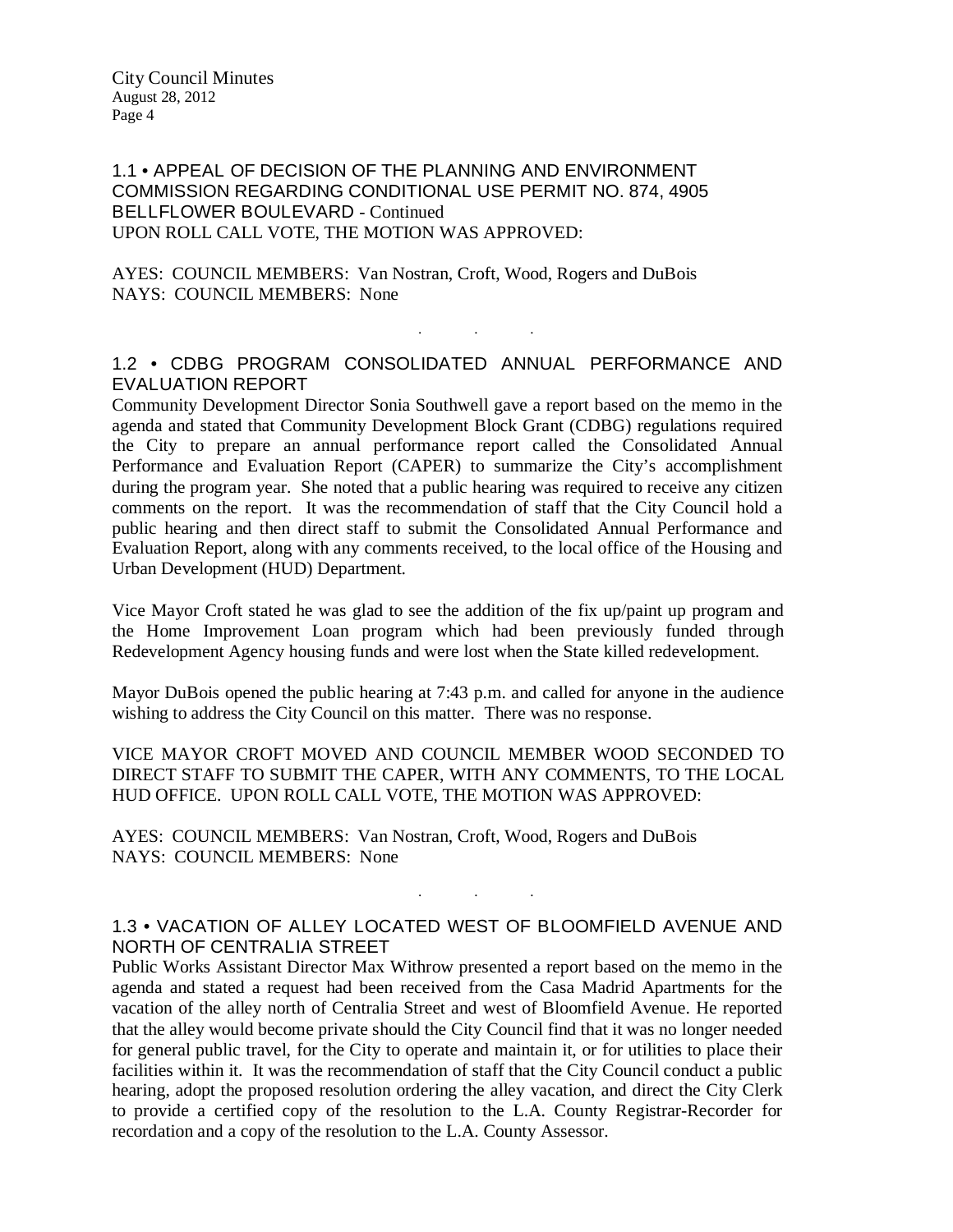1.3 • VACATION OF ALLEY LOCATED WEST OF BLOOMFIELD AVENUE AND NORTH OF CENTRALIA STREET - Continued

Mayor DuBois confirmed from Mr. Withrow that the subject alley had not been in use for many years.

RESOLUTION NO. 2012-56; A RESOLUTION OF THE CITY COUNCIL OF THE CITY OF LAKEWOOD VACATING THE NORTH-SOUTH ALLEY ON THE WEST SIDE OF THE CASA MADRID PROPERTY AND THE WESTERLY 183 FEET OF THE EAST-WEST ALLEY ON THE NORTH SIDE OF THE PROPERTY, WEST OF BLOOMFIELD AVENUE AND NORTH OF CENTRALIA ROAD WITHIN THE CITY OF LAKEWOOD, CALIFORNIA, AND AS MORE PARTICULARLY DESCRIBED IN SAID RESOLUTION, AND SHOWN ON MAP ATTACHED HERETO

Mayor DuBois opened the public hearing at 7:47 p.m. and called for anyone in the audience wishing to address the City Council on this matter. There was no response.

COUNCIL MEMBER VAN NOSTRAN MOVED AND VICE MAYOR CROFT SECONDED TO APPROVE STAFF'S RECOMMENDATIONS. UPON ROLL CALL VOTE, THE MOTION WAS APPROVED:

AYES: COUNCIL MEMBERS: Van Nostran, Croft, Wood, Rogers and DuBois NAYS: COUNCIL MEMBERS: None

## 1.4 • AWARD OF BID FOR PUBLIC WORKS PROJECT NO. 12-2; WATERMAIN REPLACEMENT

. . .

The Assistant Director of Public Works made a presentation based on the memo in the agenda and stated twelve bids had been received for the City's annual watermain replacement project, which would replace approximately two miles of water mains in the residential streets of Lorelei and Hersholt Avenues between Del Amo Boulevard and South Street, and on Hardwick and Michelson Streets between Pearce and Autry Avenues. He noted that the project work was scheduled to commence in October and be completed next February. It was the recommendation of staff that the City Council adopt the plans, specifications and working details for Public Works Project No. 12-02, Watermain Replacement 2012; award a contract to T.A. Rivard, Inc. in the amount of \$1,071,700; and authorize staff to approve a cumulative total of change orders, as needed, not to exceed \$125,000.

Mayor DuBois opened the public hearing at 7:50 p.m. and called for anyone in the audience wishing to address the City Council on this matter. There was no response.

COUNCIL MEMBER ROGERS MOVED AND VICE MAYOR CROFT SECONDED TO APPROVE STAFF'S RECOMMENDATIONS. UPON ROLL CALL VOTE, THE MOTION WAS APPROVED:

AYES: COUNCIL MEMBERS: Van Nostran, Croft, Wood, Rogers and DuBois NAYS: COUNCIL MEMBERS: None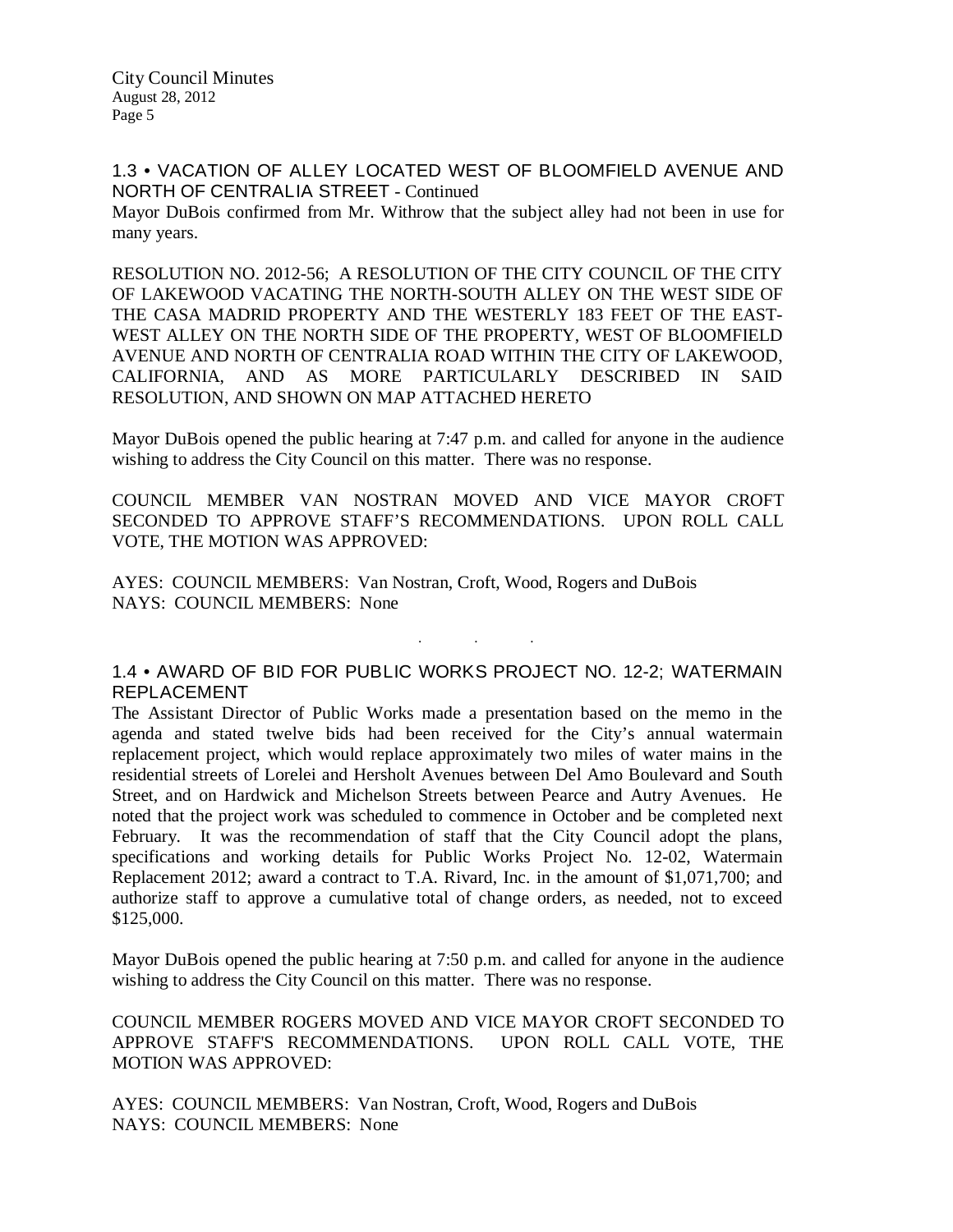## 1.5 • AWARD OF BID FOR PUBLIC WORKS PROJECT NO. 2012-3; THE CENTRE SKYLIGHT REPLACEMENT PROJECT

The Assistant Director of Public Works made a presentation based on the memo in the agenda and reported that although only one bid had been received for The Centre Skylight Replacement project, the bidder was a factory-authorized installer for the specified product and the bid submitted was in the same amount as the engineer's estimate for the project. The project consisted of replacement of the 28-year old translucent skylight panel system which formed the roof over The Centre lobby. It was the recommendation of staff that the City Council adopt the plans, specifications, addendum and working details for Public Works Project No. 2012-3; award a contract to Harwood Construction, Inc. in the amount of \$37,000; and authorize staff to approve a cumulative total of change orders as necessary to the subject project scope of work not to exceed \$3,000.

Responding to a question from Council Member Van Nostran, Mr. Withrow stated that following a professional evaluation, the existing skylight had been determined to be in a deteriorated condition which necessitated replacement with a comparable unit that would be close in appearance and meet all current building codes and energy requirements.

Mayor DuBois opened the public hearing at 7:54 p.m. and called for anyone in the audience wishing to address the City Council on this matter. There was no response.

COUNCIL MEMBER WOOD MOVED AND COUNCIL MEMBER VAN NOSTRAN SECONDED TO CLOSE THE PUBLIC HEARING AND APPROVE STAFF'S RECOMMENDATIONS. UPON ROLL CALL VOTE, THE MOTION WAS APPROVED:

. . .

AYES: COUNCIL MEMBERS: Van Nostran, Croft, Wood, Rogers and DuBois NAYS: COUNCIL MEMBERS: None

## 3.1 • REPORT ON PATRIOT DAY CONCERT

Recreation and Community Services Director Lisa Litzinger displayed slides and made a presentation based on the memo in the agenda. She reported that on Tuesday, September 11th, the City would be presenting the annual Patriot Day Concert at Del Valle Park. The keynote speaker would be Lieutenant Colonel John T. Giese, Jr. of the U.S. Marine Corps, who would be followed by the 60-piece Huntington Beach Concert Band featuring a program of patriotic music. She advised that there would be food available and displays by the Fire Department, Boy and Girl Scouts, Disabled American Veterans and Daughters of the American Revolution. She concluded by stating that this concert event, held every year since the tragic events in 2001, was anticipated to have an attendance of about 3,000.

Mayor DuBois noted that the event was always a truly moving evening and that it was a tribute to the Lakewood community that so many would continue to come out to remember the victims and heroes of September 11, 2001.

. . .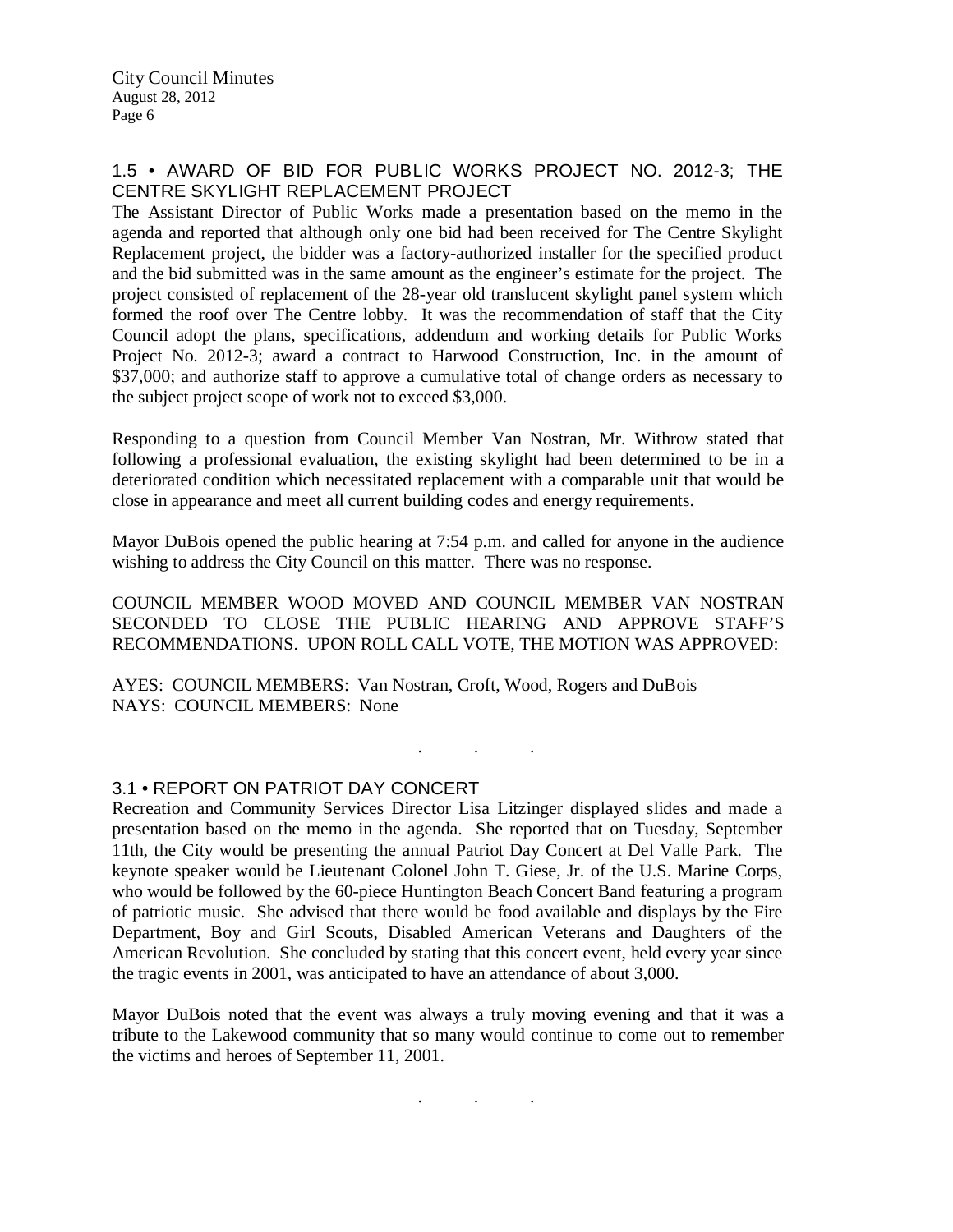# SUCCESSOR AGENCY ACTIONS

1. Approval of Registers of Demands VICE MAYOR CROFT MOVED AND COUNCIL MEMBER VAN NOSTRAN SECONDED TO APPROVE THE REGISTER OF DEMANDS. UPON ROLL CALL VOTE, THE MOTION WAS APPROVED:

AYES: COUNCIL MEMBERS: Van Nostran, Croft, Wood, Rogers and DuBois NAYS: COUNCIL MEMBERS: None

2. Adoption of Conflict of Interest Codes

The City Attorney advised that with the clarification by AB 1484, the Successor Agency and Housing Successor Agency were to be considered legally distinct entities, each required its own conflict of interest code. He stated that the proposed code was based upon the model code in State law and recommended the Agency adopt the resolution, with attachments, as its conflict of interest code.

. . .

RESOLUTION NO. LSA 2012-1; A RESOLUTION OF THE SUCCESSOR TO THE LAKEWOOD REDEVELOPMENT AGENCY ADOPTING A CONFLICT OF INTEREST CODE

VICE MAYOR CROFT MOVED AND COUNCIL MEMBER ROGERS SECONDED TO ADOPT RESOLUTION NO. LSA 2012-1. UPON ROLL CALL VOTE, THE MOTION WAS APPROVED:

. . .

AYES: COUNCIL MEMBERS: Van Nostran, Croft, Wood, Rogers and DuBois NAYS: COUNCIL MEMBERS: None

3. Recognized Obligations Payment Schedule (ROPS)

Administrative Services Director Diane Perkin gave a report based on the memo in the agenda and stated the recent passage of AB 1484 made changes to the way the Recognized Obligation Payment Schedule (ROPS) was to be submitted. She briefly reviewed the new format, noting that although previously disallowed, the loans from the City to the Redevelopment Agency would be resubmitted as calculated using the LAIF rate, although said loans would be among the last items to be paid and would be divided between the City and the Housing Successor Agency. She noted that the Oversight Board had reviewed and approved the January-June ROPS at its August 23, 2012 meeting. It was the recommendation of staff that the Agency approve the proposed Recognized Obligations Payment Schedule for January 1 through June 30, 2013.

COUNCIL MEMBER WOOD MOVED AND VICE MAYOR CROFT SECONDED TO APPROVE STAFF'S RECOMMENDATION. UPON ROLL CALL VOTE, THE MOTION WAS APPROVED:

AYES: COUNCIL MEMBERS: Van Nostran, Croft, Wood, Rogers and DuBois NAYS: COUNCIL MEMBERS: None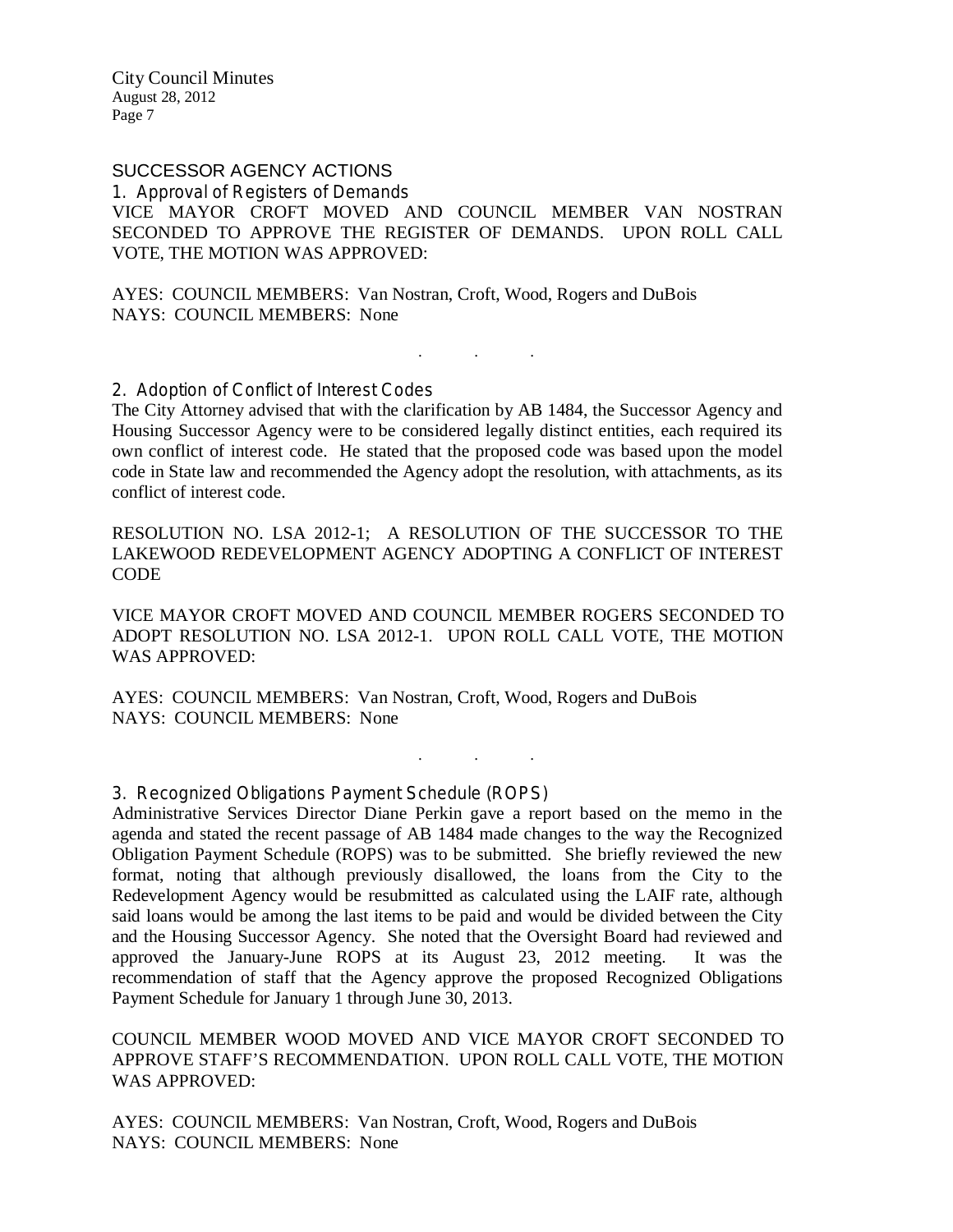#### 4. Update on Oversight Board Actions

The Director of Administrative Services provided a brief summary, based on the memo in the agenda, of the actions taken by the Oversight Board at its August 23, 2012 meeting.

VICE MAYOR CROFT MOVED AND COUNCIL MEMBER ROGERS SECONDED TO RECEIVE AND FILE THE REPORT. THERE BEING NO OBJECTION, IT WAS SO ORDERED.

. . .

#### 5. Los Angeles County Agreed Upon Procedures Review Packet

The Director of Administrative Services made a presentation based on the memo in the agenda and stated that the original legislation dissolving redevelopment agencies also required county auditor controllers to conduct an Agreed Upon Procedures (AUP) review of the dissolution process. She noted that unlike an audit where samplings were done, an AUP review required a complete review. She stated that the report began with the first Enforceable Obligation Payment Schedule and draft Recognized Obligation Payment Schedule (ROPS) and included comments on corrections made as the Agency learned what was and was not going to be allowable. She stated that the review did show that all funds were properly transferred and ROPS I and II were approved by the State Department of Finance. It was the recommendation of staff that the Agency receive and file the report.

COUNCIL MEMBER VAN NOSTRAN MOVED AND VICE MAYOR CROFT SECONDED TO RECEIVE AND FILE THE REPORT. UPON ROLL CALL VOTE, THE MOTION WAS APPROVED:

. . .

AYES: COUNCIL MEMBERS: Van Nostran, Croft, Wood, Rogers and DuBois NAYS: COUNCIL MEMBERS: None

6. Due Diligence Review Agreement with Simpson & Simpson, CPA

The Director of Administrative Services gave a report based on the memo in the agenda and stated that one component of AB 1484 required each successor agency to contract with a licensed accountant approved by the County auditor-controller to perform a Due Diligence Review (DDR) of the unobligated balances available for transfer to other taxing entities. The County had approved a request that Simpson & Simpson, CPA, the same firm that performed the Agreed Upon Procedures review, be retained for the DDR. She advised that half of the funding for the contract of \$18,000 would be provided from the Housing Successor Agency's funds and half from the Oversight Board's ROPS. It was the recommendation of staff that the Agency approve an "Engagement Letter" agreement with Simpson & Simpson, CPA.

Council Member Rogers confirmed with Ms. Perkin that changes in the instructions from the Department of Finance received yesterday would not substantially change the scope of work for the contract and that the contract amount would remain the same.

Vice Mayor Croft questioned legislation that would require the California Department of Finance to conduct an audit, and then have the County conduct another audit, and require yet another audit to ensure that the first two audits were done correctly.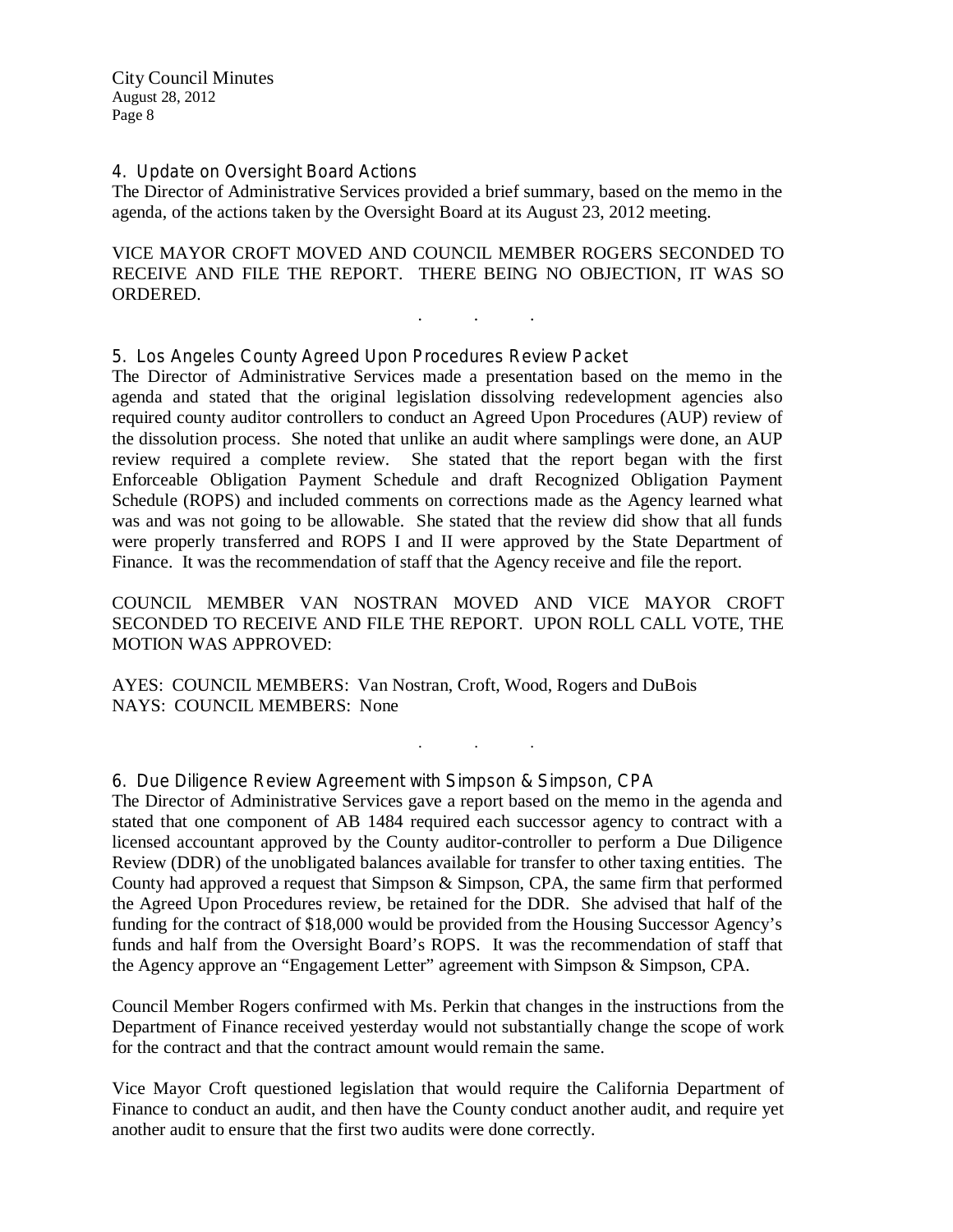6. Due Diligence Review Agreement with Simpson & Simpson, CPA - Continued COUNCIL MEMBER WOOD MOVED AND VICE MAYOR CROFT SECONDED TO APPROVE AN AGREEMENT WITH SIMPSON & SIMPSON, CPA. UPON ROLL CALL VOTE, THE MOTION WAS APPROVED:

. . .

AYES: COUNCIL MEMBERS: Van Nostran, Croft, Wood, Rogers and DuBois NAYS: COUNCIL MEMBERS: None

7. Petition for Writ of Mandate Filed by Long Beach Unified School District The City Attorney advised that the Successor Agency had recently been served with court documents regarding a lawsuit filed by the Long Beach Unified School District. He stated that the lawsuit was based upon a previous court decision in favor of the Los Angeles Unified School District which concluded that the County of Los Angeles did not calculate correctly the amount of redevelopment funds that were due and owing to the school districts, a calculation used by every redevelopment agency in the County. He noted that with the dissolution of redevelopment agencies, there were no funds available to pay the District's claim other than funds through future ROPS, however, the City's General Fund was in no danger from this lawsuit. He concluded by stating that the District was waiting to proceed until all affected parties could meet and negotiate.

COUNCIL MEMBER VAN NOSTRAN MOVED AND VICE MAYOR CROFT SECONDED TO RECEIVE AND FILE THE REPORT. UPON ROLL CALL VOTE, THE MOTION WAS APPROVED:

AYES: COUNCIL MEMBERS: Van Nostran, Croft, Wood, Rogers and DuBois NAYS: COUNCIL MEMBERS: None

. . .

SUCCESSOR HOUSING ACTIONS 1. Register of Demands VICE MAYOR CROFT MOVED AND COUNCIL MEMBER VAN NOSTRAN SECONDED TO APPROVE THE REGISTER OF DEMANDS. UPON ROLL CALL VOTE, THE MOTION WAS APPROVED:

AYES: COUNCIL MEMBERS: Van Nostran, Croft, Wood, Rogers and DuBois NAYS: COUNCIL MEMBERS: None

2. Adoption of Conflict of Interest Code

The City Attorney advised that this item was identical in form to the item that was presented to the Successor Agency.

. . .

RESOLUTION NO. LHSA 2012-2; A RESOLUTION OF THE HOUSING SUCCESSOR TO THE LAKEWOOD REDEVELOPMENT AGENCY ADOPTING A CONFLICT OF INTEREST CODE